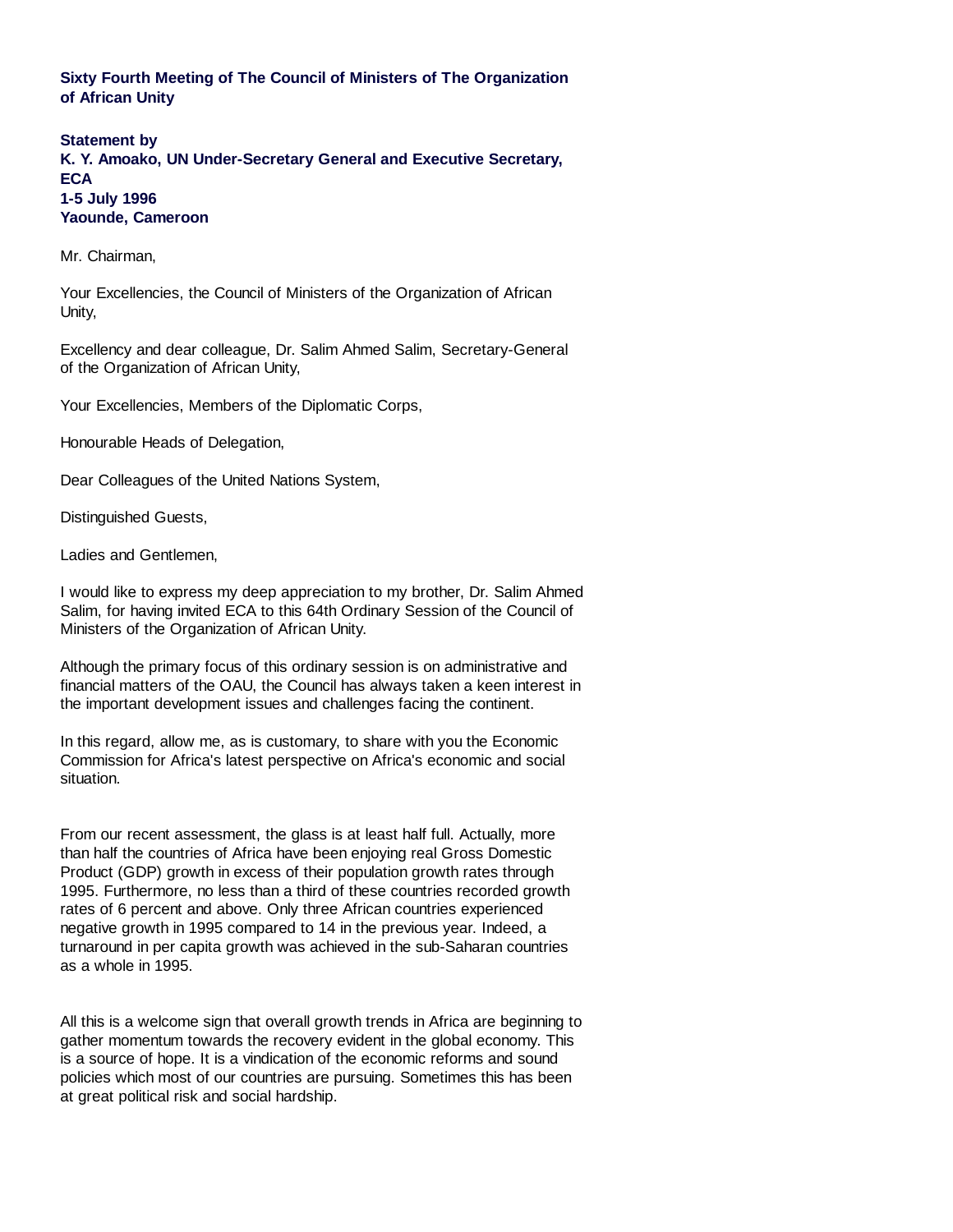Continued fiscal discipline, tight monetary policies and wage restraint have enabled adjusting countries to retain remarkable price stability. Several countries now have the platforms for long term solid growth. In contrast, there have been strong inflationary pressures in 1995 in countries which experienced difficulties in cutting budgetary deficits.

For the second year running, Africa's external trade has benefitted from a modest improvement in its terms of trade. In addition, the restoration of peace, security and stability in most parts of the African region has helped successful countries to advance their economic reforms and improve performance. But the few countries mired in conflict and crisis make the news as portrayed by the media. Meanwhile, though these conflicts generate negative publicity, more than 30 African countries have recently held democratic elections and more are in the process of doing so. This political development is a source of hope for the continent. As experience has consistently demonstrated, achieving enduring peace, security and stability is a basic precondition for sustained growth, development and prosperity.

## Excellencies,

While economic trends are encouraging and the prospects are generally more favourable than earlier periods, they are not enough in terms of effectively confronting Africa's development challenges. Poverty persists and its reduction is still the most overwhelming development objective facing Africa. Today, more than half of the population of the continent lives in absolute poverty and the region is the only one where poverty is projected to increase. We must renew our liberation struggle against poverty and its tentacles. This struggle should be built upon sound social and economic policies. That is why growth and quality of growth matters most. Growth has to pick up to 6-8 percent for effective eradication of poverty. All Africans must be empowered to liberate themselves from want to create wealth for their families. I am convinced that a concerted economic struggle can rid African society of abject poverty by the year 2020.

Globalization has also brought in new challenges and opportunities. Globalization is underpinned by liberalization of economic policies and technical advances, particularly in communications and information. For Africa to integrate effectively in the global economy it should seize the opportunities offered by these developments. This could be done through free trade, enabling technology transfer and greater competitiveness to access foreign capital.

To overcome dependence on foreign resources and to avoid marginalization, the growth and development base should be extended to tap the enormous resources of the private sector. Our perception of the private sector should be extended to include the ordinary citizen, staple food growers, cash crop farmers, taxi drivers, small enterprises, traders and street vendors.

But to use this potential effectively, certain conditions need to be satisfied. There must be sound and stable macroeconomic policies, appropriate legal and financial systems, effective property rights, and law and order. In this regard, let me report to you the main messages from the ECA's Conference on Revitalizing Private Investment, just held in Accra from 24 to 27 June 1996.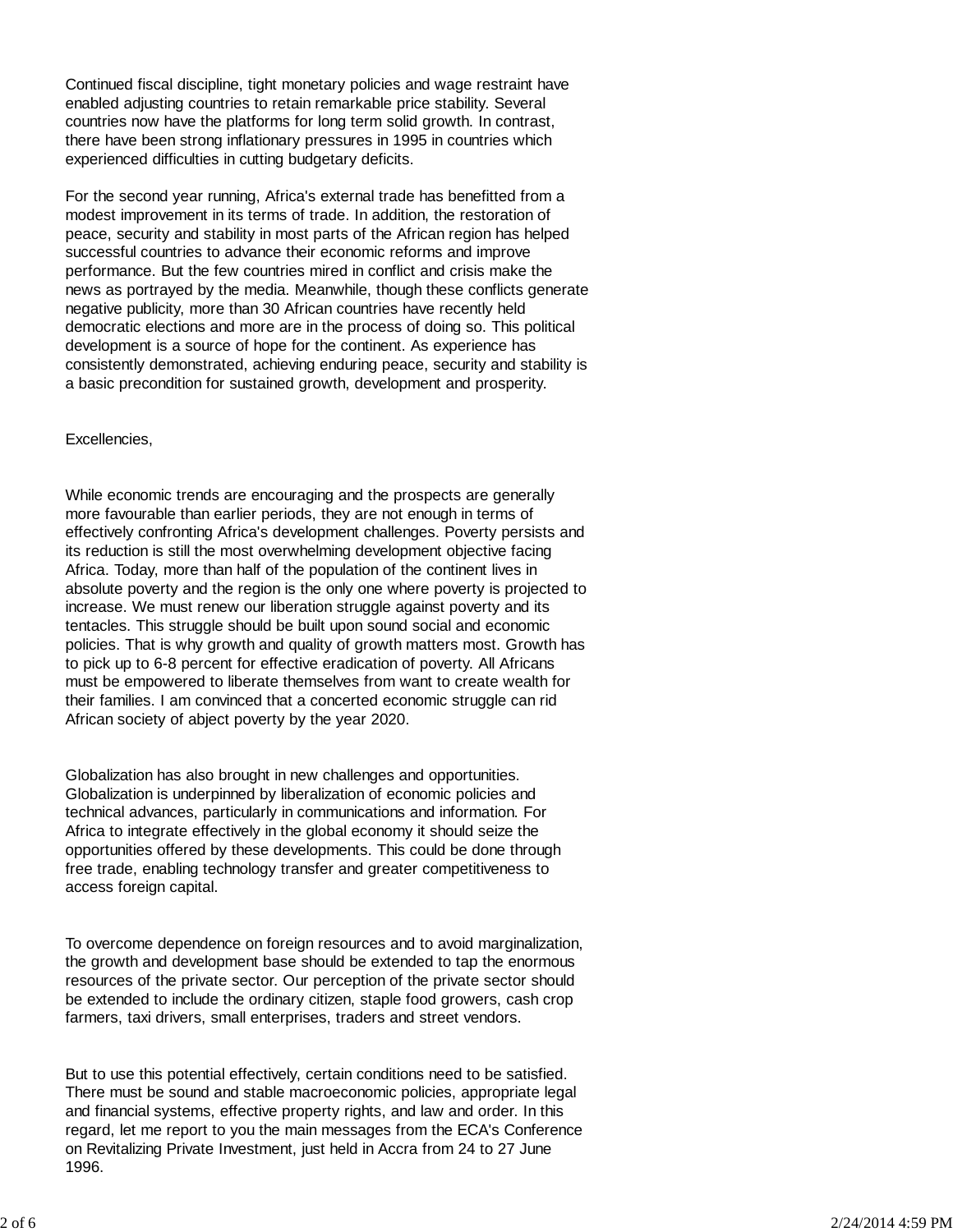First, there is a new partnership, a very productive partnership emerging between governments, the business community and other development partners. This was demonstrated in the partnership sponsoring of the conference by the Association of Ghana Industries, Cable News Network (CNN), and Asea Brown Bouveri (ABB) Sub Saharan Africa Office, ECA, the Global Coalition for Africa, UNDP, the World Bank, The European Union, The British Overseas Development Agency, SIDA of Sweden, and the Governments of Japan and Korea.

Governments were represented in Accra by seven Heads of State and Governments. The business community was strong on the ground, with the presence of world renowned business leaders, investors and key groups such as the African Business Roundtable.

Second, the presence of so many investors reflected deepening commitment to Africa and the willingness to invest in the continent.

Third, certain interesting facts emerge from our launching of the African Capital Markets Forum to promote capital markets across the continent, and by a Summit Roundtable dialogue between the Heads of the States and senior business CEOs. This discussion was carried live by CNN worldwide. As moderator of the discussion, I was particularly pleased to note the broad new common ground between governments and investors form Africa and abroad. We noted that new capital markets are attracting portfolio investment to Africa for the first time. There is also a major diversification of domestic and foreign investment going on. More importantly, the participants suggested that there could be far more diversification in the sources of our investment capital than there is now.

Fourth, corporations and our other development partners are now more aware of the critical nature of the debt burden. They have a shared interest in achieving a substantial reduction in Africa's debt overhang. In this situation, our stance remains in harmony with OAU and ADB: that the resolution of Africa's debt overhang is a prerequisite for the revitalization of both domestic and foreign investment and for strengthening the growth momentum. If African countries are to achieve poverty-reducing and sustainable economic growth, they must increase investment rates tremendously.

However, increasing the investment rate requires more effective efforts at resource mobilization. Africa must boost its domestic savings rate substantially, and financial intermediation must be greatly improved to build the necessary domestic resources. Then Africa will need to draw in considerable resources from outside to supplement its own. Again, macroeconomic stability and savers' confidence in the sustainability of the policy framework are essential to boost domestic savings. In addition, governments must create an enabling environment to attract international private capital flows, to supplement domestic savings needed for investment and growth. Regional cooperation and integration can play a leading role here.

In a globalized and liberalized economy, economies of scale generated by the creation of economic groupings provide a much needed first step towards effective integration into the global economy. ECA is working with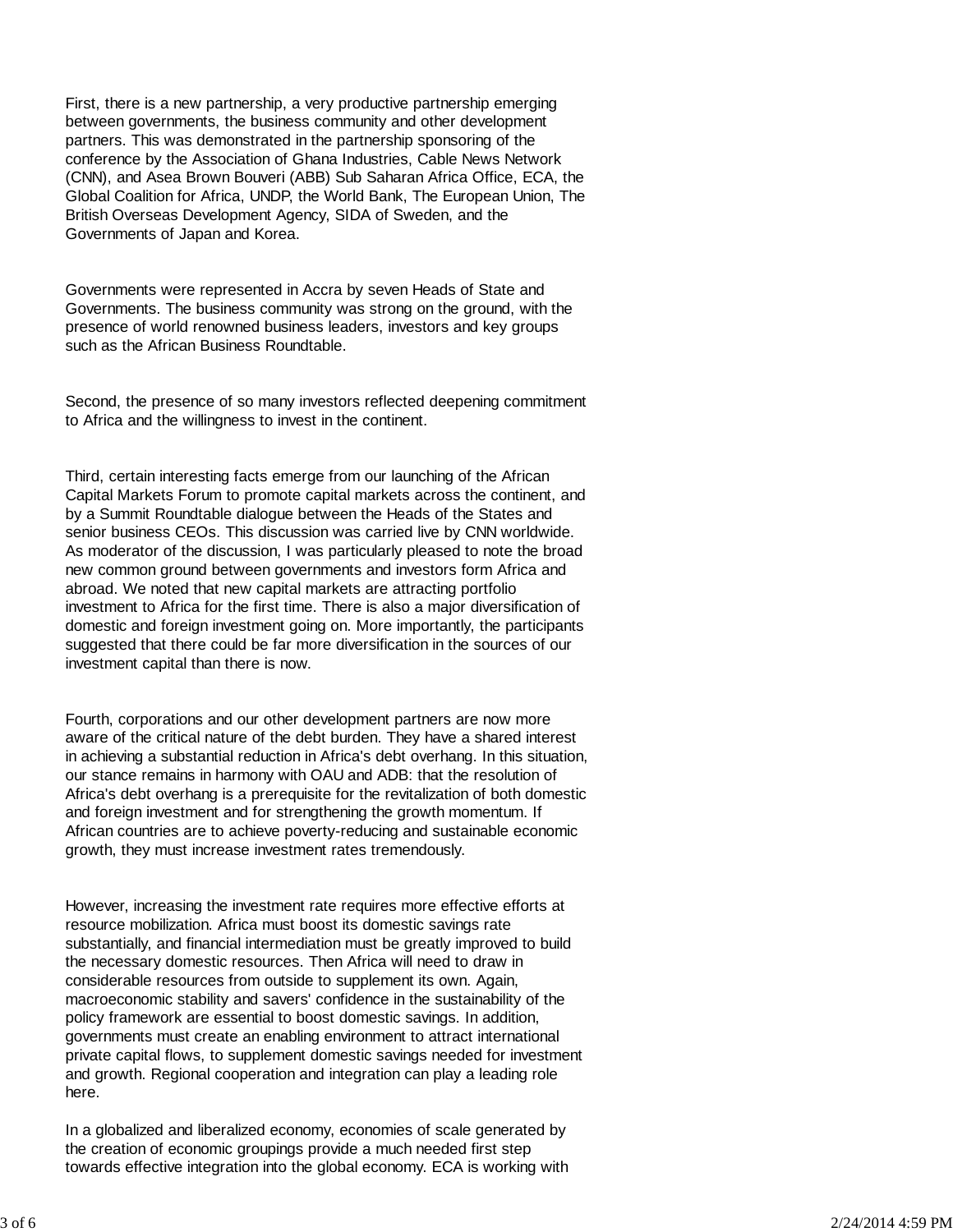OAU and ADB on integration of trade and monetary regimes and with all African states on regional cooperation in transport and communications. In addition, harmonizing policies and enforcing technical standards and property rights in all countries are considered essential to enable free movement of capital, labour and firms across boundaries.

Mr. Chairman,

Your Excellencies,

At this juncture, allow me to refer to three issues in which ECA has been closely associated with the OAU, together with the African Development Bank. As you are aware, Resolution 179 of the Heads of State and Government established the Joint Secretariat of the OAU/ECA/ADB to spearhead the implementation of the Treaty for the establishment of the African Economic Community. In accordance with this resolution, we should rededicate our efforts to effective cooperation, drawing on the comparative advantage of each of our institutions and complementarity, as well as in the spirit of trying to serve our continent better and use resources more effectively.

It is in this context that the 7th Consultative Session of the Chief Executives of the OAU, ECA, ADB and the Regional Economic Communities met in Addis Ababa on 10 June 1996. Our regional institutions have this awesome responsibility of ensuring that the integration process in Africa succeeds. We all are committed to making our organizations more effective in facing the challenges of our continent. We have therefore started the process of restructuring our institutions in order to make them more focused and cost-effective.

Finally, allow me to share with you our perspectives on the process of renewal and restructuring that ECA has been going through. ECA's renewal process began almost a year ago, as part of a broad stream of reforms going on within the UN as a whole. As the Secretary-General, Dr. Boutros Boutros-Ghali said in his statement read to the ECA Council of Ministers on 6 May 1996

## **"...ECA is in many respects at the vanguard of renewal and reform in the United Nations."**

ECA's reforms are based upon three guiding principles for overhauling the organization to serve Africa better. These are strategic focus, cost-effectiveness and effective partnership in our mode of operations. Consequently, our future work programme is being reoriented, sharpened and clustered around five programme areas and two cross-cutting issues.

These five themes are:

Facilitating economic and social policy analysis, where we will sharpen our focus to give added emphasis to remedies to poverty and to highlighting best practices in Africa's economic and social policies;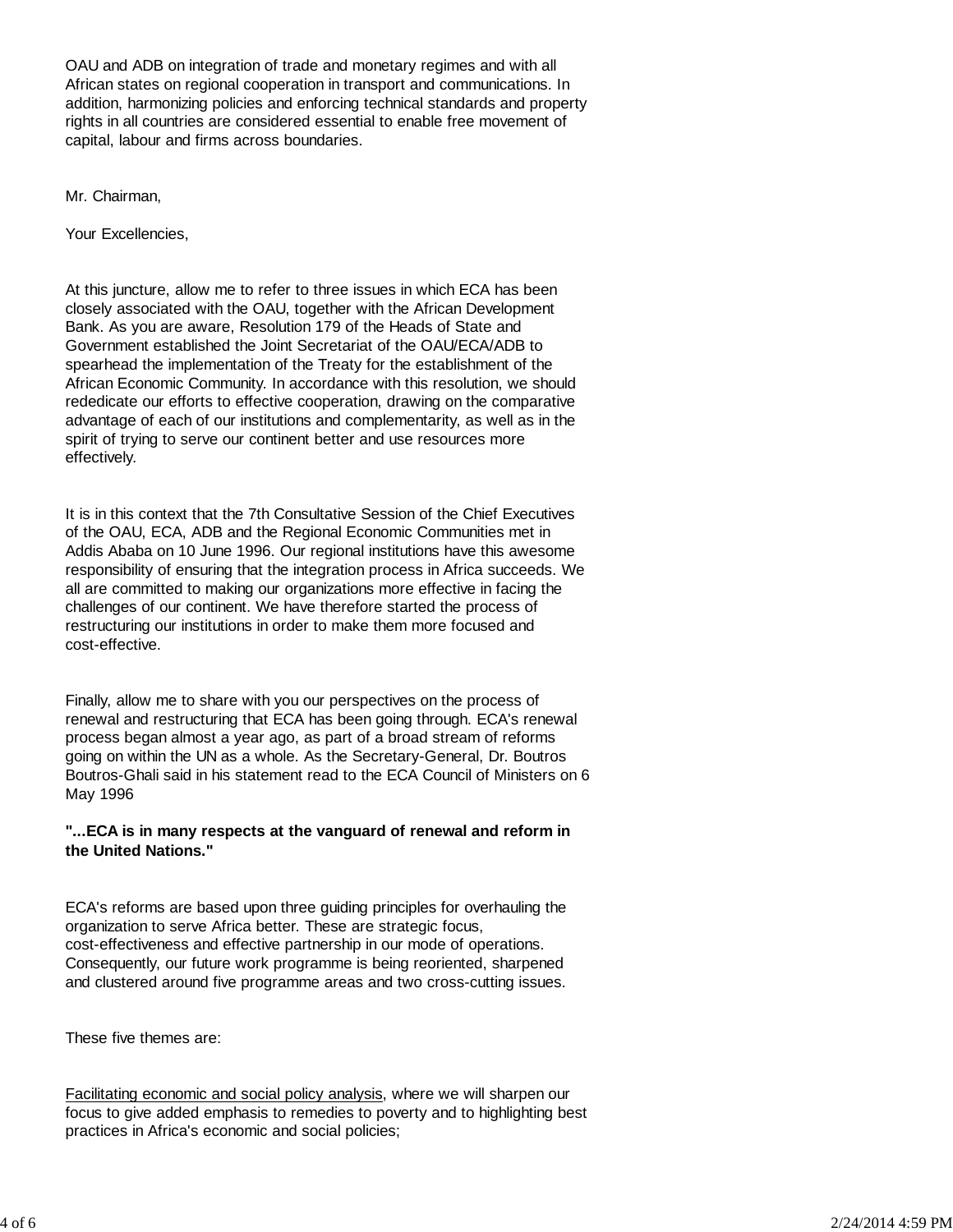Ensuring food security and sustainable development where the foundations of so much development: food security, population and environment, will be the focus;

Strengthening development management to continue key work on fostering effective public sectors, the private sector and civil society;

Harnessing information for development, an expansion of exiting work which could help Africa leapfrog years of effort; and

Promoting regional cooperation and integration to work on the Abuja Treaty in carrying out shared responsibilities with OAU and ADB, to help sub-regional organizations, and to carry out responsibilities in transport and energy.

The two cross-cutting themes are:

Gender where we will engender all our programmes and upgrade our African Centre for Women. I believe the gender issue is one of the keys to progress in Africa and elsewhere; and

Capacity building, which also will cross-cut all of ECA's programmes.

In our networking, we recognize that there are so many sources of expertise on the continent now, that the quality of work on Africa's core issues will be enhanced by fostering and exchanging that expertise. Indeed, we find so many actors and expertise involved with African development, that our priorities have to be changed, to focus on synthesizing that growing volume of quality work, networking and bringing parties together to help stimulate progress in Africa and to demonstrate to the world the breadth of Africa's expertise. In doing so, we hope for ECA to emerge as a credible **"Think Tank for Africa",** a clearing house for best practices, a policy integrator, and a catalyst and forum for perceptive ideas.

Two months ago, the Conference of Ministers endorsed our new strategic directions and has strengthened our impetus to move ahead. We are convinced that a renewed ECA will be able to make a more significant contribution to Africa's development efforts and become a better partner to our sister organizations OAU, ADB, to other regional economic communities, and to our development partners.

Mr. Chairman,

Excellencies,

This is the first meeting of the Council of Ministers of the Organization of African Unity to take place after the formal launching of the United Nations System-wide Special Initiative on Africa, in March 1996. Both our